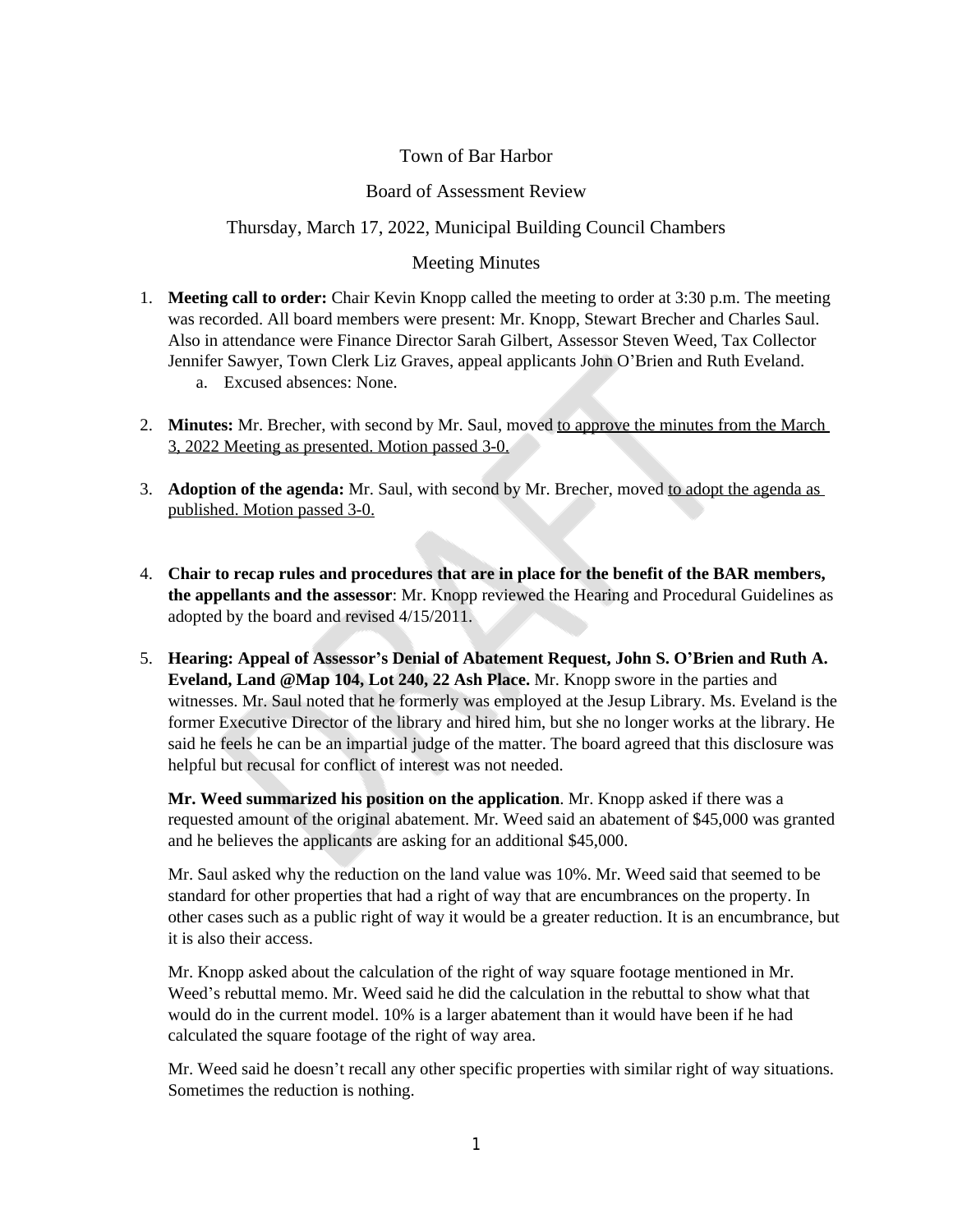Mr. Saul asked about whether proximity to the Hannaford is an individual property factor, given sound impacts at all hours. Mr. Weed said that based on the sale of 12 Ash Place, which is between the applicants' property and Hannaford, that proximity didn't seem to affect the sale price.

Mr. Brecher asked about the "highest and best use of the property." Is it part of the state's criteria? Mr. Weed said in his opinion the highest and best use is as a single-family house, which is what it's assessed as. Mr. Brecher said it's arbitrary to determine because every property has different values. State law almost says it doesn't matter as long as everybody else is treated the same way. So something you might think is a better use could raise the value. It seems like it's a strange criteria to use.

Mr. Brecher said the board understands that the assessment system can be better and has talked about the possibility, for the future, of making a series of overlays which could be put into the program so that if you're a given distance from a noise-generating facility, you get a credit. If you can walk to all the facilities in town, you might have to pay more. He said he'd hope to find a way to make assessments more tuned to individual properties, "enriching" the formula or process to be fairer and to distinguish between individual properties and benefits. That would be up to the Town Council and the voters.

Mr. Weed said the "highest and best use" standard for assessment purposes is very general, for example residential vs. commercial. That measure has a lot to do with zoning, e.g. a farm in a commercial area would be assessed commercial. Mr. Saul noted that the town has the goal to increase housing. His own house, for example, is worth more if he sells it, but it's only worth more if he sells it. Mr. Weed said Bar Harbor does a good job of striking the balance between types of uses.

#### **Mr. O'Brien and Ms. Eveland presented their argument.**

Ms. Eveland said that part of their process has been trying to understand how the town is approaching taxation and the use of properties in the community. It's something she dealt with in the past when she was on the Council; she's currently serving on the Planning Board. Some of what they're trying to get at is greater understanding—her own home, in that sense, became a specific example to use to ask some questions on.

She asked whether, in the revaluation that was done, any valuations went down. Mr. Weed said some condominiums did seem to go down a bit. In 2008, when a lot of those assessments were done, there were not a lot of properties available so they were selling for a lot of money. He said downtown went up the most. Some of the subdivisions out of town didn't go up as much as the rest of the area, but they still went up.

She asked about the different kinds of property valuations. There's the tax valuation, there's the valuation that was used by the appraiser when they went to refinance, and then there's a sale valuation. She asked how they relate to or influence each other. Mr. Weed said for assessment purposes it's a mass appraisal. Assessments tend to be averages. A fee appraisal (for a sale) is a snapshot in time based on specific comparables. In theory they should come out to roughly the same amount. For a mortgage they tend to be on the conservative side. Sale prices are basically what everybody uses to come up with their opinion; there can be wide variation.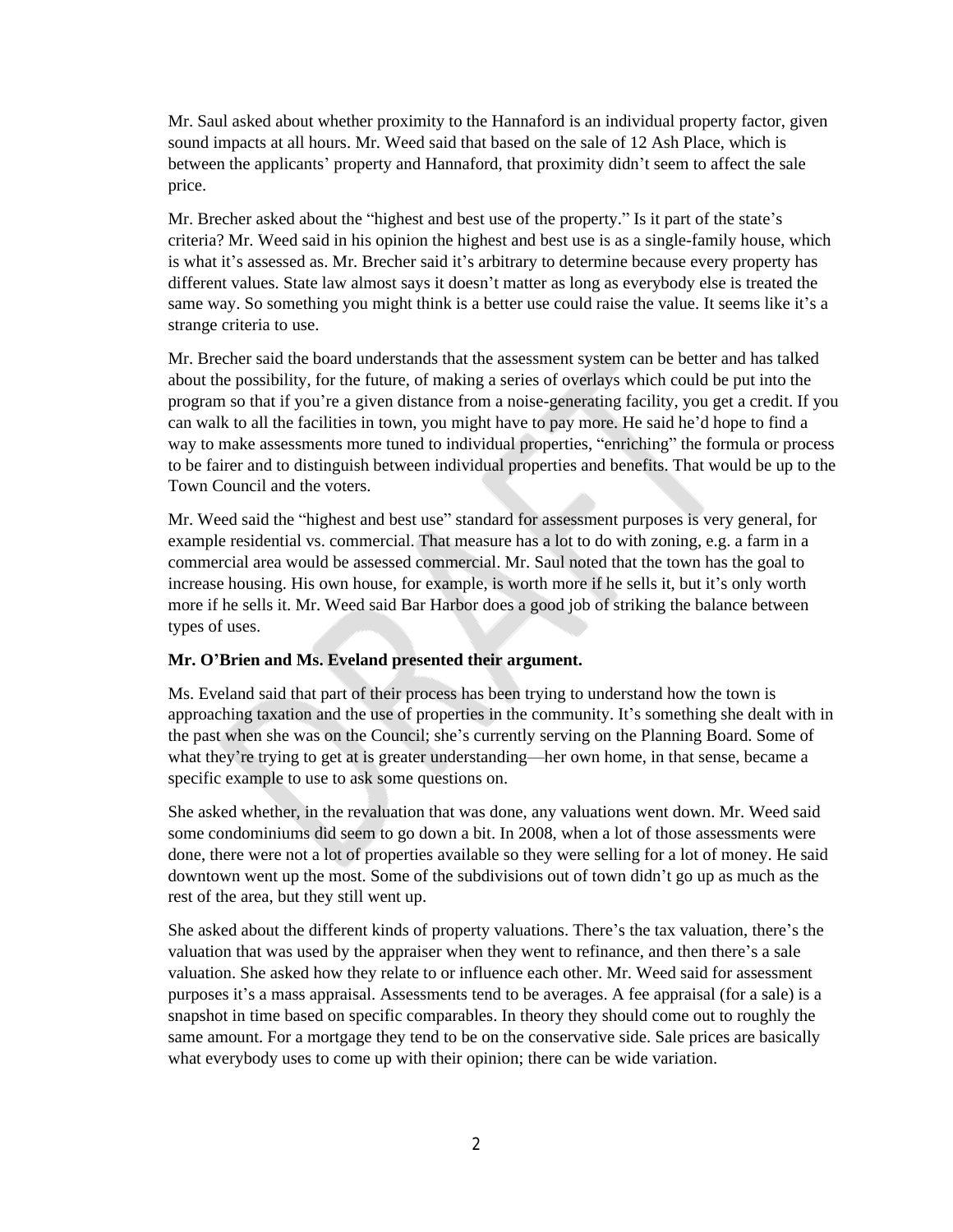Ms. Eveland asked Mr. Weed why he believes vacation rentals had little to do with the increases in valuation in 2021; it seems to be different than the public understanding or that of some realtors. Mr. Weed said he did do a brief study. Looking at the sales, it's roughly a 50/50 split between properties that had active permits and ones that didn't. He said it didn't seem to be the driving factor. It's not enough of an effect to say that that is a 10% or 20% increase on a property. As of April 2021, the town didn't really have any limits on vacation rentals—everybody could do it. There's not enough quantitative evidence to say the fact that it's a vacation rental is a 20% or 30% bump. Ms. Eveland said she had spoken to a local realtor who said in the past year she had only been involved in transactions of two homes that sold for year-round occupancy and all the others were sold for seasonal use, whether as a summer home or vacation rental.

Ms. Eveland asked why the land valuation increased so much more than the building valuation. Mr. Weed said building valuations are primarily based on cost, less appreciation. That is less affected by the market because it's based on fixed costs. It's not driven by the market, but we're required to come up with a total market value, so the land is where you make up the difference. The rest is location. As far as state requirements go, what's most important is the total. Mr. Brecher said it's cheaper to try to buy an expensive house than it is to try to build a new house of a comparable size.

Ms. Eveland said there was a lot of discussion during the last revaluation was about how to make sure they happen more often. If there had been an interim step in here it wouldn't have choked property owners so much. Mr. Weed said there were segments done every couple years. At the current funding level in the CIP program, it will take until 2042 to raise the \$400,000 for a full reval. We will need one sooner than that.

Ms. Eveland said she and Mr. O'Brien are taking the proverbial opportunity in a small community like this to have their say; they wanted the town to have a chance to hear how they were impacted. She said she and Mr. O'Brien appreciate the process Mr. Weed sent through with the initial reduction.

She said her approach is from a lay perspective rather than a legal one. She believes there are two considerations that speak to their request:

- 1) Judgement unreasonable
	- a. There is an additional ROW they believe should adjust their taxable area. It is shared space with neighbor; originally set up by Orlando Ash to be shared by his two children. They can't put a shed there or anything like that. The ROW is reflected in engineering maps for utility project, which included the process of installing storm drain and sewer. That project has substantially improved drainage issues.
	- b. Highest and best use—She said there is a strong implication that their house should be seen for its potential as a vacation rental, rather than its actual use. Many of the comparables appear to be ones that have been or will be used as seasonal rentals. She and her husband have never in whole or in part rented out their home nor do they have any desire to do so. There is apparent encouragement to commercialize what had been residences; the town has acknowledged the difference with its new policy. She said the household includes the couple and one of their sons, who works at the hospital. There are no apartments available for someone in his income bracket. There is one full bathroom and only two of the three bedrooms actually have heat.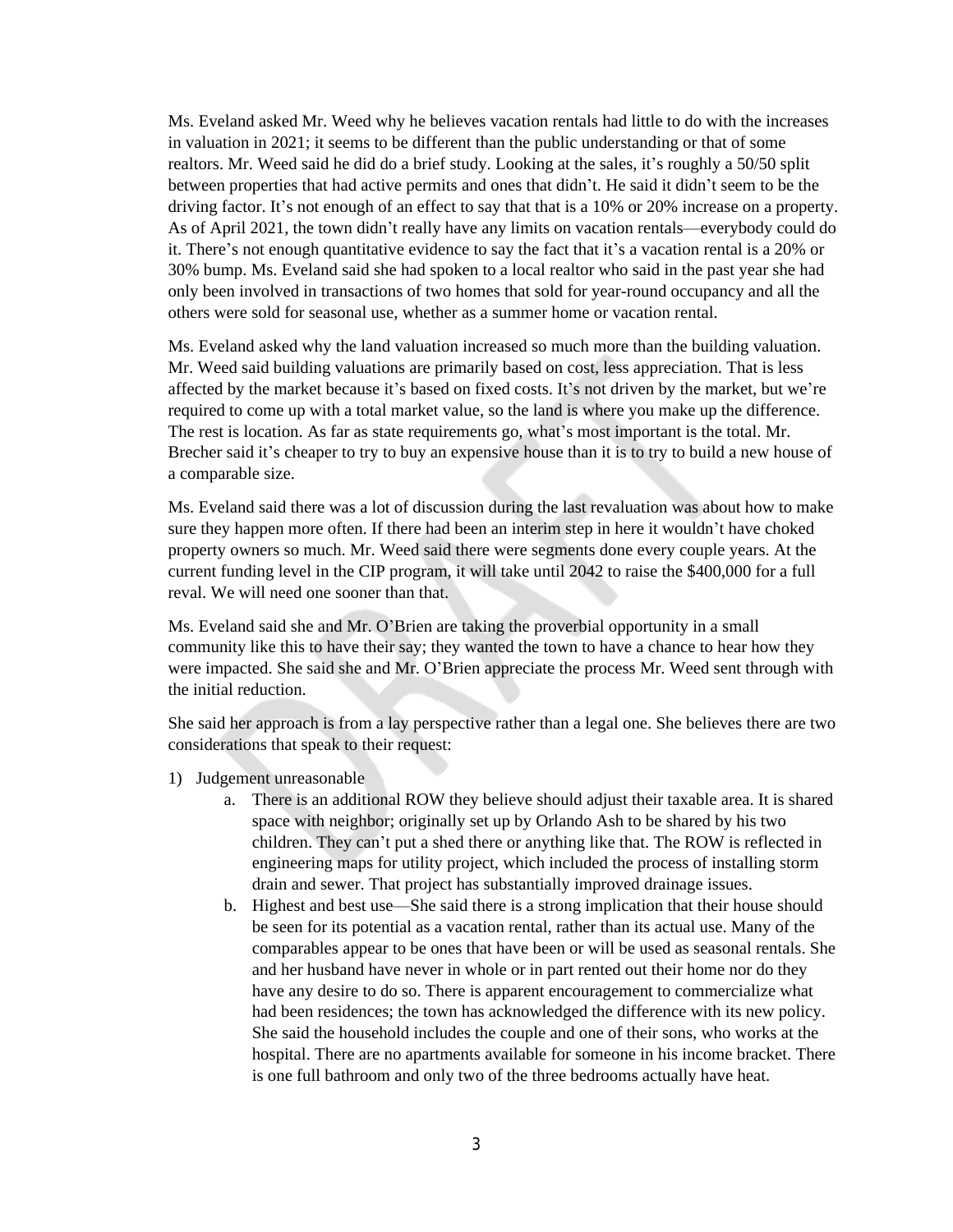c. Their property is 50 feet from where the trucks begin to back into the delivery bay at Hannaford, 24-7, making both vehicle and safety noises. Ash Place runs alongside the store and there are times when they cannot get in or out.

These factors resulted in their property being valued substantially higher than they believe is reasonable.

2) Unjust discrimination in how the method was applied regarding value of land for assessment vs. sale value. Ms. Eveland said she had spoken with a realtor about value of their backyard. What would be the value of one half of their backyard if they were to offer a parcel to each of the neighbors? Because of the extremely narrow use and marketability, the realtor said it would only be worth \$10,000 to \$20,000. It's assessed at \$75,000. She said she looked for other properties for comparisons. Asked Vision Government Solutions for other properties they had used; several of them are being used for seasonal rentals.

She said sales made at these prices during this period surely are not sustainable. It seemed not fair to base valuation on this hyper-inflationary phase in the real estate market.

She said they lived for 10 years out on Route 3 in a place that was perfect for an elderly mother and two rowdy little boys. They thought themselves very lucky to find their place in town. She said they are fully vested in continuing to live here; however with increase that is somewhat in question. She said they're asking for fairness and consistency.

**Deliberations:** Mr. Knopp said we are your neighbors and we feel your pain. It's nothing we haven't felt. He said everything the applicants have said rings true but it rings true of every house in town including his own. He said no new objective evidence has been presented that the assessor hasn't formally rebutted in his written response.

Mr. Weed has stated that from what he has seen values haven't gone down yet; they still are continuing to rise. The law requires that we follow the market whichever way it goes. He reiterated that the board can only make their decision based on facts and not opinions—without something in writing submitted as evidence, conversations with realtors, for example, have to be considered as opinion.

Mr. Brecher said the assessor is not permitted to assess certain parts of the property one way and other parts another. This is part of what we're trying to solve by having a richer assessment formula. If everybody suffers the same bad decision, it seems like it's perfectly legal and we can't do it otherwise. It meets what the state requires it to meet. There is very little that we could do unless there was a clear indication that it's a problem. There doesn't seem to be a lot here that we're permitted to change.

Mr. Saul said it's unacceptable to say that the town can't afford to improve assessments and do them more often. An additional person in the assessor's office or improvements to the formula, or both, are needed. Get the property values more in a line with each other. Assessments range from \$18/square foot all the way to \$10.

Mr. Brecher asked if there had been a physical inspection of the property. Mr. Weed said there wasn't, just a drive-by. He also noted that this wasn't a full revaluation; it was a statistical update. Mr. Brecher asked what category the building was put in. Mr. Weed said it was better than average for a 100-plus-year-old house. He offered to look at the house in person for next year.